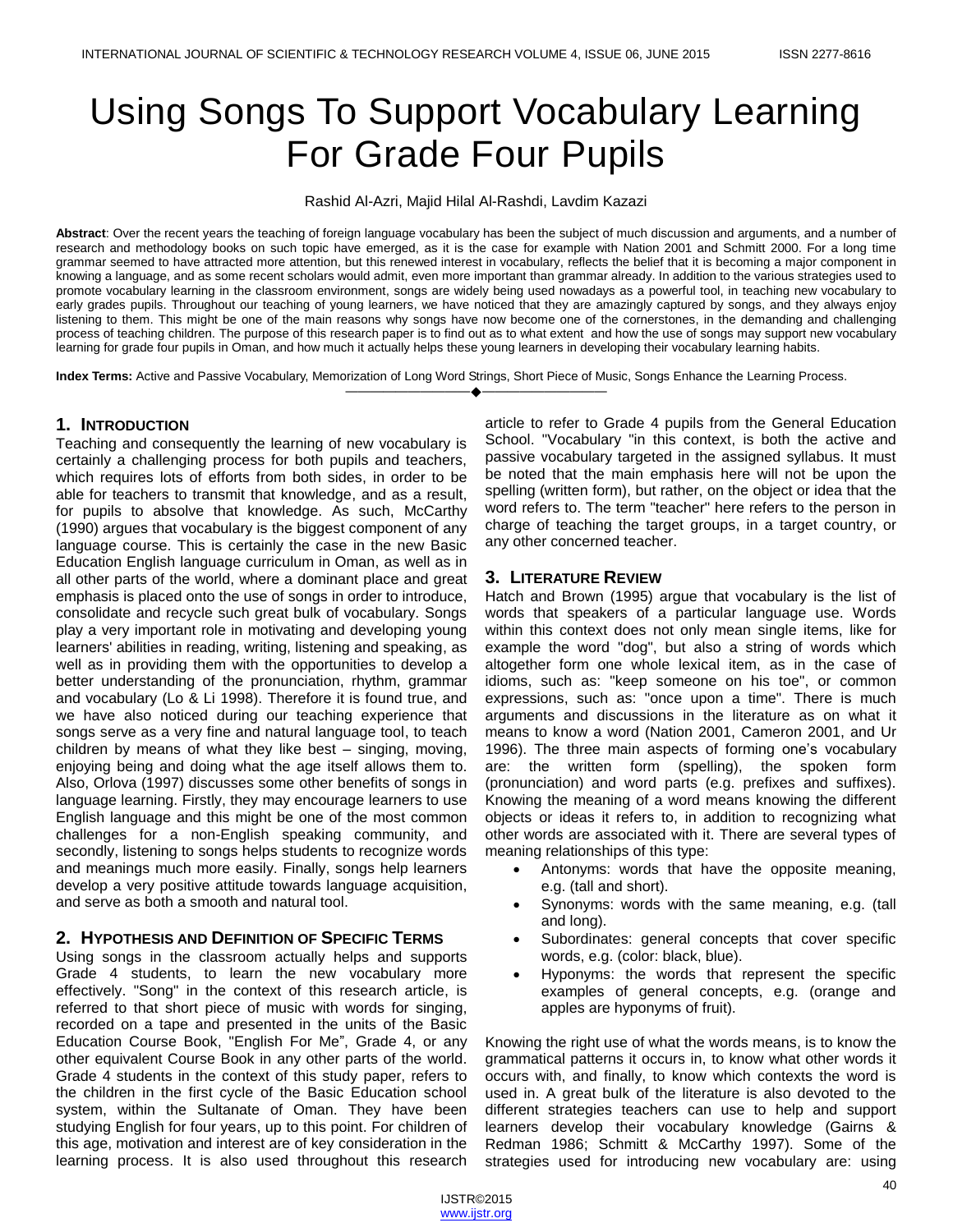realia and pictures; showing the meaning of the new words in mimes or gestures; providing the learners with either the synonyms or antonyms of the word; developing guessing strategies and using songs. This article is concerned with using songs particularly with young learners, because we strongly believe that pupils excel in using this strategy as compared with other strategies, and also because this strategy supports and promotes their building and learning the vocabulary. The role of songs in learning vocabulary has widely been argued and discussed by many different writers, such as Orlova 1997, Murphey 1992 and Philips 1993. Vocabulary can be learned explicitly through different ways, such as through direct instructions, explanations, as well as incidentally, i.e. through certain contexts, without being conscious of the acquisition process itself (Schmitt2000). Songs provide the learners with such indirect and implicit opportunities for vocabulary learning. Moreover, songs expose learners to chunks of language by giving them the chance to memorize and use them repeatedly. Such repetitions, as Nation (1990) believes, contribute to the language learning, since it helps learners remember words and many of the lexical multi-word items that they need to know. Songs can thus be an effective method of helping children learn lexical patterns, which will be stored in their minds and can be naturally recalled during their oral communication (Murphey 1992). That is to say in some way, that songs support and promote the development of automaticity, which in turn means the ability to use the language naturally without much conscious effort. This as Schoepp (2001) believes, is the main cognitive reason for using songs in L2 learning process. Slattery and Willis (2001) think that using songs can encourage young learners repeat words and phrases spontaneously, even if they do not initially understand them. Anyhow, using pictures and actions by accompanying them with songs, can help children develop a better understanding of the target vocabulary, if the meaning is not immediately clear. This will increase their chances of smoothly learning the new targeted vocabulary in the best natural way possible, which is also fun for them.

## **4. METHODS AND TECHNIQUES**

## **4.1 Research Method**

We totally agree with Mouly (1970), when he states that "social phenomena are as subject to scientific investigation and determination as are the phenomena of the physical world", but yet we have to stress the importance of considering the human aspects and the rights of the participants as human beings. Since the variables cannot so readily be isolated, and because learners' behavior and outcomes are relatively unpredictable, it is really difficult to carry out a true experiment inside the classroom. Therefore, we shall implement a method approaching a true experimental design, named: the quasiexperimental method. It is what Campbell and Stanely (1963) refer to as the "who and to whom is the measurement" but lacks control over "the when and to whom is exposed" and also the randomization of exposures is essential, if true experimentation is to take place. We will use 'the posttest-only design' with non-equivalent groups, which can be diagrammatically depicted in the following way:



By Group1 we refer to those who stand for the "Basic Education, Grade 4" and by Group 2 we refer to those who stand for the "General Education Grade 4". 'X' refers to the experimental treatment, and specifically in this context, to the "teaching the assigned words, using songs", and '0' refers to the measurement of the dependent variable, or more specifically in this case to the "vocabulary tested to be administrated on the two groups". The dashed line separating the parallel rows in the diagram, indicates that the experimental and control groups have not been equated by randomization.

## **5. DATA COLLECTION TECHNIQUES**

## **5.1 Sampling and participants**

Cohen, Manion & Morrison (2000) believe that the quality of a piece of research is not only affected by the appropriateness of methodology and instrumentation, but also by the suitability of the sampling strategy that has been adopted. Gay (1992) defines sampling as "The process of selecting a number of individuals for a study in such a way that the individuals represent the larger group from which they are selected ". The target population of this study is children or young learners in Grade four in two Basic Education schools, from the Al-Sharqiya Region. There will be two groups: Group 1 - a class of 30 pupils; and Group 2 - another class of 30 pupils. Group 1 will study the target vocabulary, through four songs presented already in Grade 4 Course Book: the family chants, the red robots, the circus song, and four little dinosaurs. Group 2, will study the same target vocabulary just through reading the texts without songs. The intention here is not to use random sampling, as we believe that it would be unethical and depriving pupils of the Basic Education classes from being taught through songs. Therefore, we shall use a purposive sampling, i.e. getting Group 2 from General Education class that already does not study via songs. Cohen, Manion & Morrison (2000) argue that in purposive sampling, researchers handpick the cases to be included in the sample, on the basis of their judgment of their typicality and their satisfaction of their specific needs.

## **6. INSTRUMENTATION**

Two short tests would be administrated to test the participant vocabulary knowledge. One of the two mentioned tests would be administrated immediately after the two groups finished studying the target vocabulary, and the other one will be administrated one month later, in order to decide on the effectiveness of knowing the vocabulary in the long run. The following table shows which group studies using songs and which does not, followed by examples of the two assigned tests:

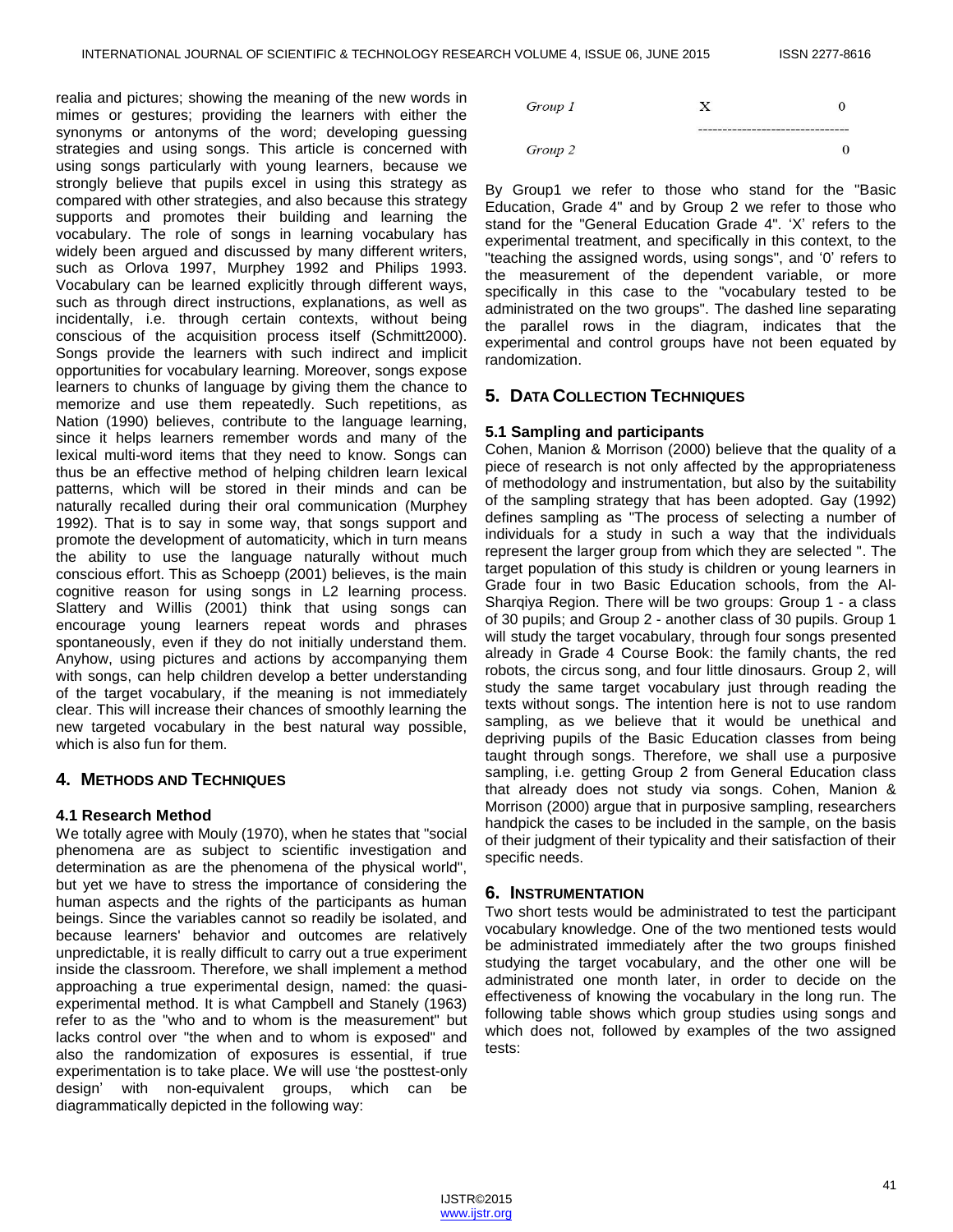| Text  | the family chants |         | the red robots |         | the circus song |         | four little dinosaurs |         |
|-------|-------------------|---------|----------------|---------|-----------------|---------|-----------------------|---------|
| Group | With              | Without | With           | Without | With            | Without | With                  | Without |
|       | songs             | songs   | songs          | songs   | songs           | songs   | songs                 | songs   |
|       |                   |         |                |         |                 |         |                       |         |
|       |                   |         |                |         |                 |         |                       |         |

*Table 1: Vocabulary activities for group1 and group 2*

## **6.1 Short Vocabulary Test**



*(An example of the test to be administrated onto the two groups)*

It must be noted that the tests used to measure the pupil's vocabulary knowledge, are similar to the kind of activities they are familiar with in their course books. Pupils read the vocabulary and match numbers with the corresponding picture. The two tests would be marked out of ten but interpreted in percentages, and then we will depend mainly on comparing the mean score of the two groups, in order to decide on as which group performed better, whether it is gender based or hearing the song helps more to achieve better results.

## **7. RELIABILITY OF MEASUREMENT**

Cohen, Manion &Morrison (2000) define reliability as "a synonym for consistency and reliability over time, over instruments and over group of respondents. It is concerned with precision and accuracy ". It is clear from this definition that reliability refers to the consistency and stability of measure. A test is considered reliable if we get the same results repeatedly, e.g. if we administer a test to the same group of examinees on successive days, with no intervening

instructions in the area tested, and then each time the results or the examinee scores should be approximately the same or close to the same scores on both administrations**.** William (2006), claims that it is not possible to calculate reliability exactly, but instead, we have to estimate it. We tried as hard as possible to consider the reliability quality of the assigned tests: the pupils are familiar with the test items, and we think that the tests are neither too easy nor too challenging. Therefore, we hope that these tests will not be contaminated by any other unexpected reliability threat.

## **8. VALIDITY OF MEASUREMENT**

Anastasi and Urbina (1997) define validity as "the degree to which the test actually measures what it supports to measure." An effective test will ensure adequate face, content and construct validity. I think that the major threat to my measure validity is the selection of the groups. Because the two groups are not randomly constructed, there may be differences between the groups, which could influence the final results, i.e. the first group which belongs to the Basic education system,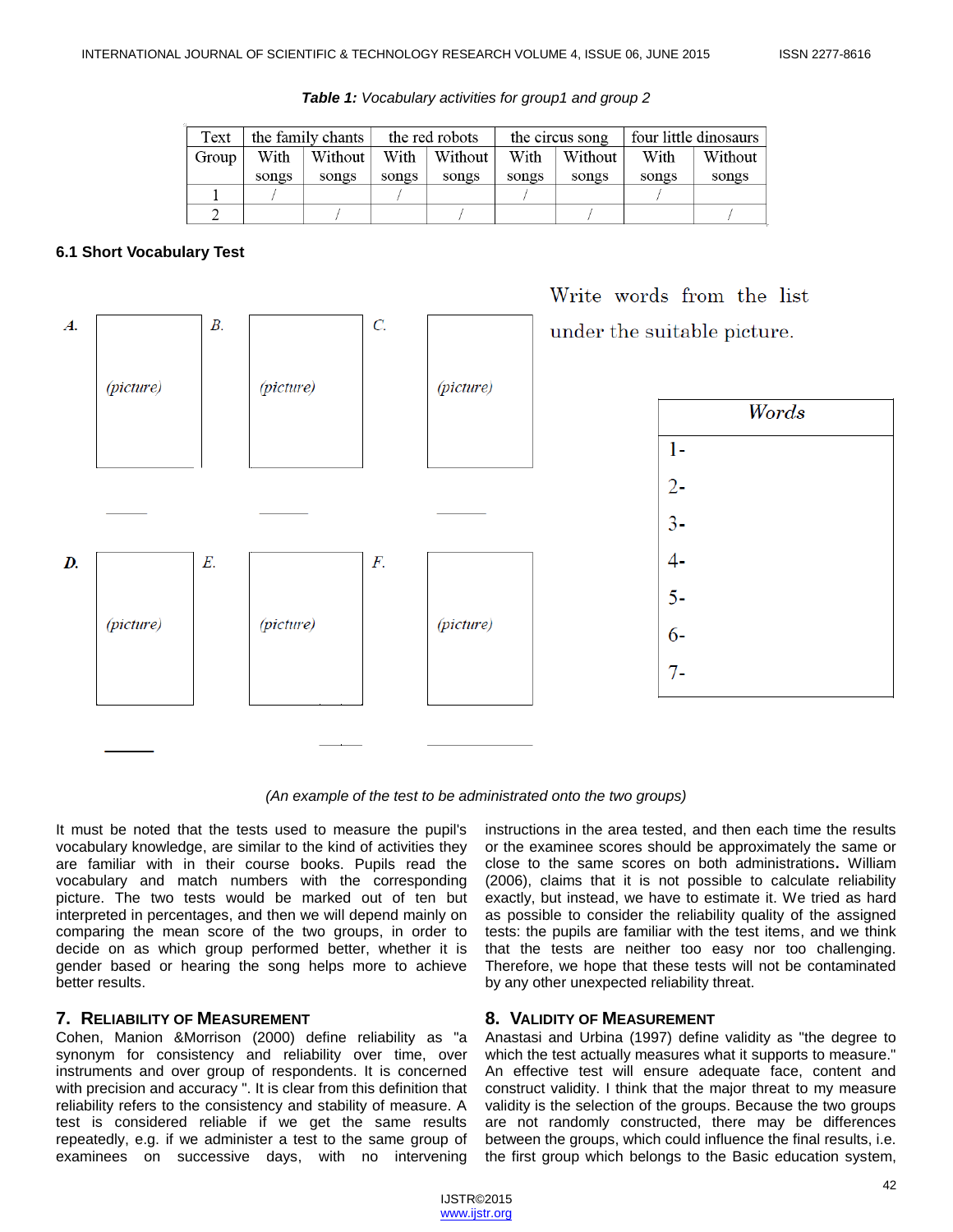may excel the second group belonging to the General education system in their vocabulary power, due to the fact that the Basic education curriculums are more challenging and demanding than the General education ones. Anyhow, this is just an expectation that could be confirmed or denied only after administrating the tests and analyzing the final results and outcomes, which may always be surprising for various reasons.

#### **9. DATA ANALYSIS PROCEDURES**

This research article was carried out by the end of the first semester. We first started by submitting the permission application letter to the two target schools' administrations and by informing the participants' parents of the nature of this research paper, in order to obtain somehow ethics clearance. This step took us the first two weeks of September. Then we got the list of all the participants from both the Basic Education School and the General one, by the end of the same month. During the next two months: October and November, the children with the help of their teachers, who were informed and consulted in advance about this research paper, started studying the target vocabulary either in isolated contexts as the second group, or by using songs as it is the case with the first group. Immediately after finishing the course on  $15<sup>th</sup>$ December, the first assigned test was administrated, and then on 15<sup>th</sup> of January the second test was taken. On comparing the mean of the scores on both tests for the two groups, we could get a good indicator of their vocabulary learning and the respective percentages.

#### **10.LIMITATIONS**

We think that this paper may lack the controls required to make claims about the causes of its final results and findings. Songs might not be the only reasons affecting the participant performance on the tests. In the four weeks between the first and second test, learners may have had many experiences that may have affected their performance on the second test. Also the fact that the immediate tests and the test to be taken within four weeks do not have the same effects on the final results in some way or another. However, we would carry on conducting this research, by simply keeping these fears in mind, when analyzing the final results.

#### **11.ETHICAL ISSUES**

Cavan (1977) defines ethics as "a matter of principled sensitivity to the rights of others ". He argues that the respect of human dignity and nature is more important than the pursuit of truth, even if, in the extreme case, such respect leaves one ignorant of human nature. Crotty and Michael (1995) indicate that there are two definitions of ethics, one of which relates to the morality, the right and wrong of certain behaviors, and the other one refers to 'the rules of conduct', recognized in respect of a particular class of human actions, or better say to the 'proper' ways of behaving among members of a profession or other group-glorified etiquettes. We really agree with both Fraenkel and Wallen (1990), who summarize the whole issue in one whole question when they claim that the basic ethical question for all researchers to take into consideration is: "Will any physical or psychological harm come to anyone as a result of my research?" Such an example is when such harm could be embodied in the betrayal of confidentiality, by making secret information available to others. While dealing with children, there are certain ethical aspects to be considered with our educational research. We should take into account the effects this paper has on the participants, by ensuring that it would not cause them or their families any harm. That is why this whole process of this research would have not started unless we received a letter of approval from both the administration of the school and the participants' parents. Moreover, we intend to discuss this issue with the target children themselves. The main reason standing beyond choosing the second group of pupils from a General school is also an ethical one. If we chose pupils from the basic school only, it would have deprived them from being taught through songs, even though as a matter of fact, as stated in the Basic education curriculum, pupils should be exposed to songs.

#### **12.SIGNIFICANCE OF THE PROPOSED RESEARCH PAPER**

This research paper is an attempt to find out to what extent using songs could support and promote learning new vocabulary for children. It depended mainly on two Grade 4 classes of 30 pupils, in basic and general schools in Oman. If the research paper hypothesis related to using songs, in helping children to learn vocabulary more effectively proves to be true, then that in turn would encourage teachers to pay much more attention to their teaching, by incorporating songs with the proper methodology. This may also draw the attention of those stakeholders who are concerned with enclosing songs within the general education curriculums, in order to help young learners learn new vocabulary, instead of simply exposing them to such vocabulary in some kind of isolated contexts.

#### **12.1 Relevance of Research Paper to Education**

This research paper discusses the effectiveness of using songs with children, which seems to be so very important and a relevant issue in the contemporary teaching field. To a great extent, teaching children is different from teaching adults, because they are in desperate need for fun, interest and motivation. Songs are one of those ways that could fulfill the world of children needs and requirements. This paper is just a very simple exploration of a certain aspect within the pupils' teaching area, attempting to enhance and reinforce the learning power of young learners with new vocabulary.

#### **13.FINDINGS AND CONCLUSIONS**

The tests carried out in class showed results that revealed some slight gender-based differences among its participants, even though it must be said that overall, they were not too different from each-other, especially after completing the whole procedure as specified earlier on the second test. Anyway, more specifically the findings were as follows: the language vocabulary accuracy from the baseline averages for both girls and boys, revealed slightly higher language vocabulary accuracy among girls. Subsequent test results from both groups 1 and 2 revealed that the vocabulary of language items listed was more accurate, generally, for those learners who heard the song. However, more specifically speaking, girls overall recalled language vocabulary slightly more accurately at about 65%, than boys at about 60%, on both types of the activities chosen for them. In both Test 1 and 2, boys scored overall lower than girls on remembering the vocabulary item order. Group 2 remembered the vocabulary of language items more accurately overall, in both Test 1 at about 71%, and Test 2 at about 75%. Group 1 accuracy averages were moderately lower than Groups 2 in Test 1,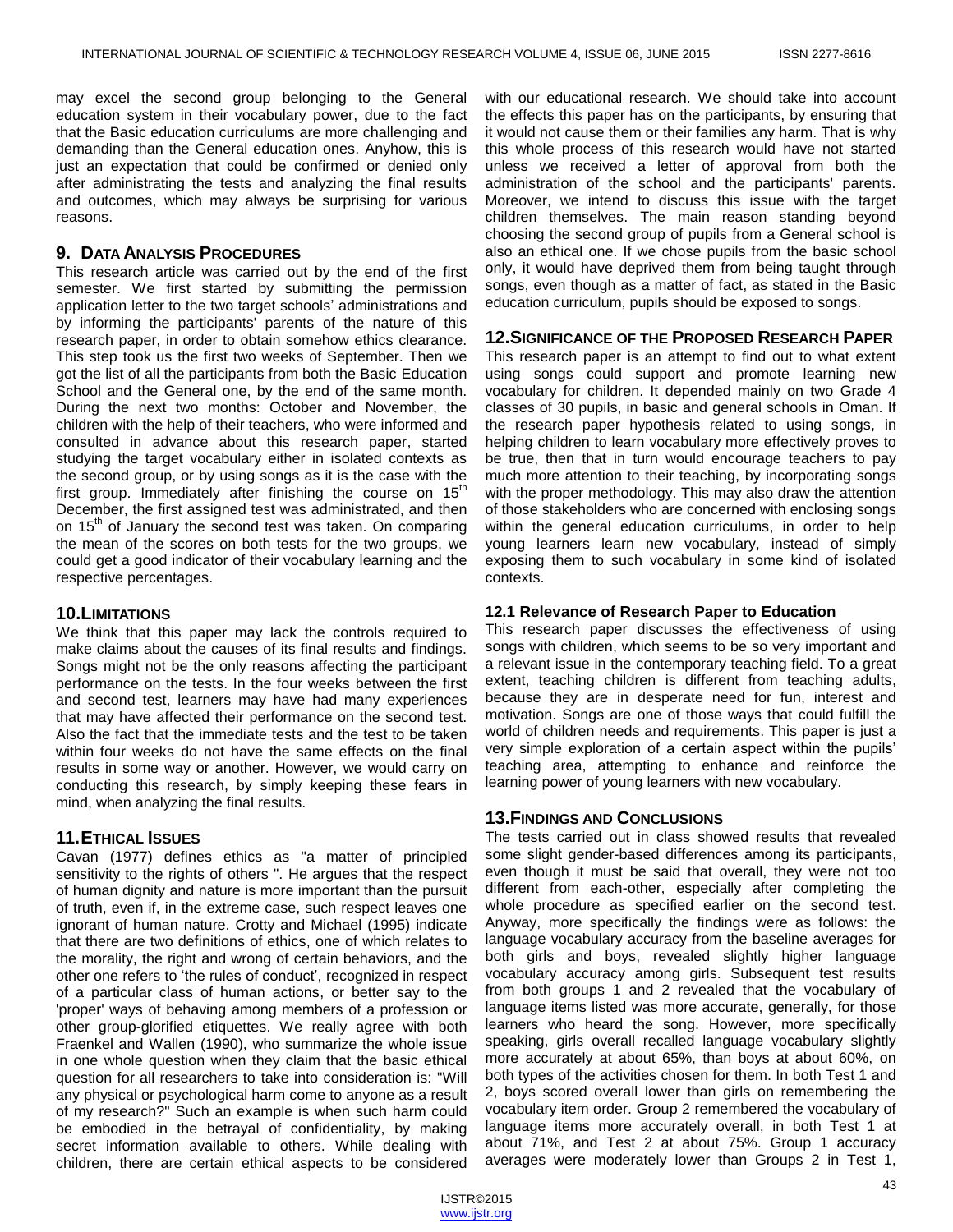which was at about 60% and even lower in Test 2, which was at about 50%. A closer examination revealed that Group 2 girls generally recalled language vocabulary more frequently and accurately, than Group 1 and 2 boys, and the Group 1 of girls, although Group 2 boys outshone them on the next test with about 80 %. In light of all the above findings on both groups and schools administered, on both tests, we may say that songs do help Grade 4 pupils significantly in developing their vocabulary. For such young learners learning a new language may be rather an intimidating process. Therefore, music being so enriching for many cultures in most countries, can be something that the pupils learn and can relate to. Songs can appeal to their creative minds and pupils who are shy or might have learning problems. These kinds of pupils may find some relation to songs, and therefore make songs a great way to get all the pupils in class involved. Songs may be considered also a source of authentic materials, and by using authentic materials the teacher relates to the pupils' interests. Another very important aspect of using songs in class is the establishment of important language components, like that of vocabulary, pronunciation and grammar, which may be easily introduced through the use of song. Another valuable reason for using songs in class is that they provide security for the youngest learners, when they are in unfamiliar situations, as well as while learning the vocabulary of a new language. When the teacher also helps the pupils to make up their own lyrics and songs, that same teacher has the ability to control the language component that he or she is focusing on developing. Grade 4 learners need a lot of action, which in turn means, it is effective to include movement while making teaching materials for that same age group. Repetition is also another important element involved in this process, in order for the teacher to 'manipulate' the chorus of the songs, and make it focus on the specific topic or language vocabulary component he/she wishes. Also by dealing in that way, the teacher makes sure to repeat the same specific vocabulary throughout the song, in order to help the students remember that specific new vocabulary or any other language aspect he needs to teach. By using songs in classroom, children will remarkably increase their vocabulary knowledge of lexical items and other multi-word structures. Such multi-word structures may as well include a range of sociolinguistic situations, appropriate to their age and needs of the pupils, like for example: greetings, leave-takings, requests and any language items necessary for basic classroom functions, and routines. Other final relevant reasons for using songs, are that they represent an improvement in the pupils' English speech rhythms, intonation and pronunciation; help in pupils' memorization of longer word strings to be facilitated; more specifically, songs and rhythm may also work for grammar and other language activities, as well as allow for fun and creative uses of classroom time outside the specific time allotted for "English". Thus, using songs with young learners gives teachers more opportunity and time for realistic classroom teaching, and allows better and much varied opportunities for the pupils, to practice the new vocabulary or learn any other relevant new language skills.

#### **REFERENCES**

- [1] Anastasi, A. & Urbina, S. (1997). "Psychological Testing".7<sup>th</sup> Ed. Upper Saddle River, NJ: Prentice Hall.
- [2] Bailey, K. D. (1978). "Methods of Social Research". Basingstoke: Collier-Macmillan.
- [3] Cameron, L. (2001). "Teaching Language to Young Learners". Cambridge. Cambridge University Press
- [4] Campbell, D. T. & Stanely, J. (1963). "Experimental and Quasi-Experimental Designs for Research on Teaching". In N. Gage (ed.) Handbook of research on Teaching. Chicago. Rand McNally.
- [5] Cavan, S. (1977). Review of J. D. Douglas's (1976) "Investigative Social Review: Individual and Team Field Research". The American Journal of Sociology, Vol. 83 (3). Pp. 809-11
- [6] Cohen, L., Manion, L & Morrison, K. (2000). "Research Methods in Education". 5<sup>th</sup>Edition. London: Routledge
- [7] Crotty & Michael (1995) "The Ethics of Ethics Committees‖. Paper presented at the second colloquium on Qualitative research in Adult Education, University of Melbourne, Australia.
- [8] Fraenkel, J. and Wallen, N., (1990). "How to Design and Evaluate Research in Education". New York. Mc. Graw Hill
- [9] Gairans, R. & Redman, S. (1986). "Working with Words". Cambridge. Cambridge University Press
- [10] Gay, LR (1992). "Educational Research: Competencies for Analysis and Application". New York. Macmillan Publishing
- [11] Hatch, E. and Brown, C. (1995). "Vocabulary, Semantics and Language Education". Cambridge. Cambridge University Press
- [12] Lo, R. & Li, H.C. (1998). "Songs Enhance Learner Involvement‖. English Teaching Forum. Vol. 36. Pp. 8-11
- [13] Mc Carthy, M. (1990). "Vocabulary". Oxford: Oxford University Press
- [14] Mouly, G. J. (1970). "The Science of Educational Research". New York. Amenial Book Co.
- [15] Murphey, T. (1992). "Music and Songs". Oxford: Oxford University Press
- [16] Nation, I.S.P. (1990). "Teaching and Learning Vocabulary". Boston: Heinle & Heinle
- [17] Nation, I.S.P. (2001). "Learning Vocabulary in another Language". Cambridge: Cambridge University Press. Orlova, N. (1997). "Developing Speech Habits with the Help of Songs". Retrieved: 25 December, 2007, from: [www.exchanges.State,gov/forum/vols/vo135/No3/p41.htm](http://www.exchanges.state,gov/forum/vols/vo135/No3/p41.htm)